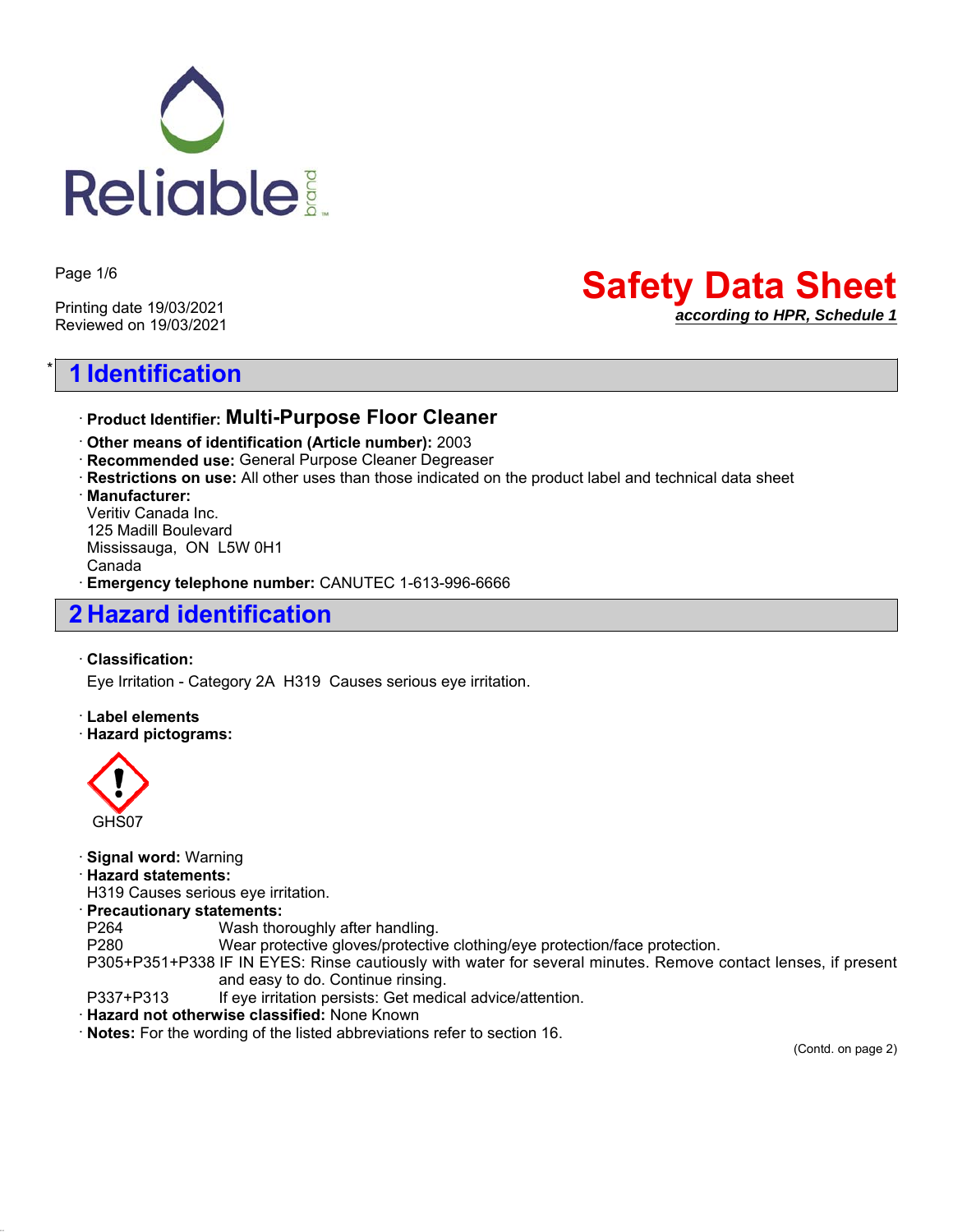Printing date 19/03/2021 Reviewed on 19/03/2021

# **Safety Data Sheet** *according to HPR, Schedule 1*

### **Product Identifier: Multi-Purpose Floor Cleaner**

(Contd. of page 1)

# **3 Composition/Information on ingredients**

#### ꞏ **Chemical characterization: Mixtures**

ꞏ **Components:**

| CAS NO. |                                                                       | Chemical name or Common name |  |                     |                       |
|---------|-----------------------------------------------------------------------|------------------------------|--|---------------------|-----------------------|
| %       |                                                                       |                              |  |                     |                       |
|         | 68551-12-2 Alcohols C12-C16 ethoxylated                               |                              |  |                     | $0.5 - 1.5\%$ w/w $*$ |
|         | $68439-46-3$ Alcohols, C9-11 ethoxylated, < 2.5 EO                    |                              |  |                     | $0.5 - 1.5\%$ w/w $*$ |
|         | 64366-70-7 2-((1-((2-ethylhexyl)poly-oxy)poly-propan-2-yl)oxy)ethanol |                              |  | $0.1 - 1\%$ w/w $*$ |                       |
|         | $\star$ A stual concentration repares or withhold on a trade const    |                              |  |                     |                       |

Actual concentration ranges are withheld as a trade secret.

## **4 First-aid measures**

#### ꞏ **Description of first aid measures**

- ꞏ **After inhalation:** Rarely cause discomfort; supply fresh air and consult physician in case of complaints.
- ꞏ **After skin contact:**

Remove immediately all contaminated clothing. Rinse skin with water or shower for at least 15 minutes. Consult a doctor if skin redness and irritation persist.

May induce a skin irritation.

ꞏ **After eye contact:**

Rinse opened eye for several minutes under running water. If symptoms persist, consult a doctor. Rinse opened eye for several minutes under running water.

ꞏ **After ingestion:** If symptoms persist consult a doctor.

Most important symptoms and effects, both acute and delayed: No further relevant information available.

## **5 Fire-fighting measures**

#### ꞏ **Suitable extinguishing media:**

CO2, extinguishing powder or water spray. Fight larger fires with water spray.

Use fire fighting measures that suit the environment.

- ꞏ **For safety reasons unsuitable extinguishing agents:** Not Determined
- ꞏ **Specific hazards arising from the product:** No further relevant information available.
- ꞏ **Special protective equipment and precautions for fire-fighters:**

As in any fire, wear self-contained breathing apparatus pressure-demand, MSHA/NIOSH (approved or equivalent) and full protective gear.

# **6 Accidental release measures**

ꞏ **Personal precautions, protective equipment and emergency procedures:**

Wear recommended protective equipment(s). Keep unprotected persons away.

ꞏ **Methods and material for containment and cleaning up:**

Surround and absorb with liquid-binding material (sand, diatomite, acid binders, universal binders, sawdust).

## **7 Handling and storage**

ꞏ **Precautions for safe handling:** No special precautions are necessary if used correctly.

ꞏ **Conditions for safe storage, including any incompatibilities:** Keep in the original receptacle tightly sealed.

(Contd. on page 3)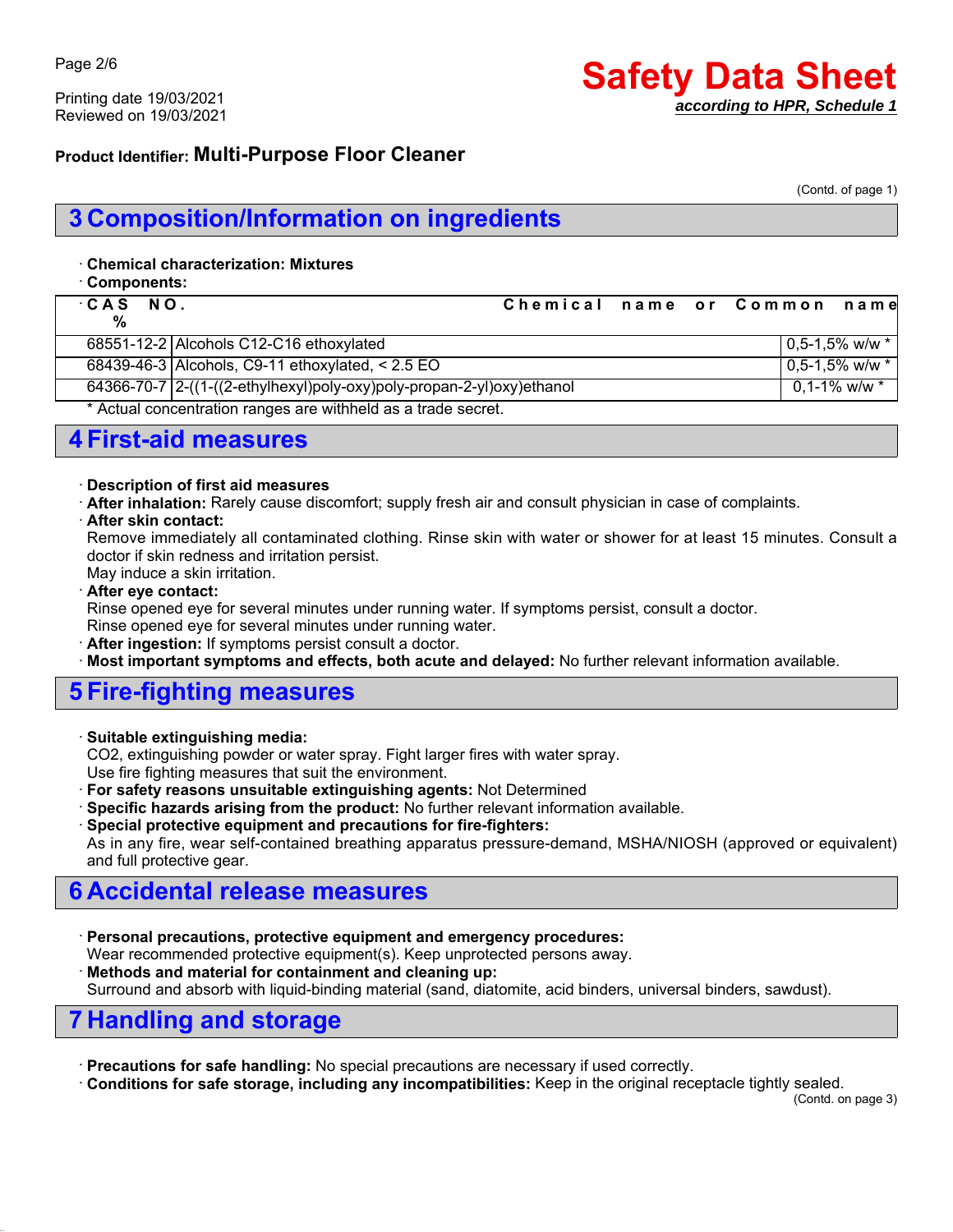Printing date 19/03/2021 Reviewed on 19/03/2021

# **Safety Data Sheet** *according to HPR, Schedule 1*

### **Product Identifier: Multi-Purpose Floor Cleaner**

(Contd. of page 2)

## \* **8 Exposure controls/ Personal protection**

#### ꞏ **Components with limit values that require monitoring at the workplace:**

The product does not contain any relevant quantities of materials with critical values that have to be monitored at the workplace.

Not required.

#### ꞏ **Exposure controls:**

Good general ventilation should be sufficient to control worker exposure to airborne contaminants.

Use only in well-ventilated areas. Apply technical measures to comply with the occupational exposure limits. Where reasonably practicable this should be achieved by the use of local exhaust ventilation and good general extraction. In case of insufficient ventilation wear suitable respiratory equipment.

#### ꞏ **Personal protective equipment:**



Safety goggles (see Eye protection)



Protective gloves (See Protection of Hands)

### ꞏ **General protective and hygienic measures:**

Avoid contact with the eyes and skin.

The usual precautionary measures for handling chemicals should be followed.

Wash hands before breaks and at the end of work.

ꞏ **Breathing equipment:** Not required.

#### ꞏ **Protection of hands:**

Protective Gloves

Check protective gloves prior to each use for their proper condition

ꞏ **Eye protection:**

Protective glasses are recommended when handling concentrated product.

Safety glasses are suggested when using this product in heavy use and institutional environments

#### ꞏ **Body protection:**

Protective work clothing. The type of protective equipment must be selected according to the concentration and amount of the dangerous substance at the specific workplace. (recommended)

# \* **9 Physical and chemical properties**

#### ꞏ **Appearance:**

| ∩rm∶ |  |
|------|--|
|      |  |

| Colour:                          | Orange      |
|----------------------------------|-------------|
| · Odour:                         | Orange      |
| Odor threshold:                  | Not deter   |
| · pH:                            | $10,0-11,0$ |
| · Melting point/Freezing point:  | Not deter   |
| · Boiling point/Boiling range:   | Undeterm    |
| · Flash point:                   | Not applic  |
| · Flammability (solid, gaseous): | Not applio  |
|                                  |             |

ꞏ **Decomposition temperature:** Not determined

**Form:** Liquid determined determined etermined. applicable. ꞏ **Flammability (solid, gaseous):** Not applicable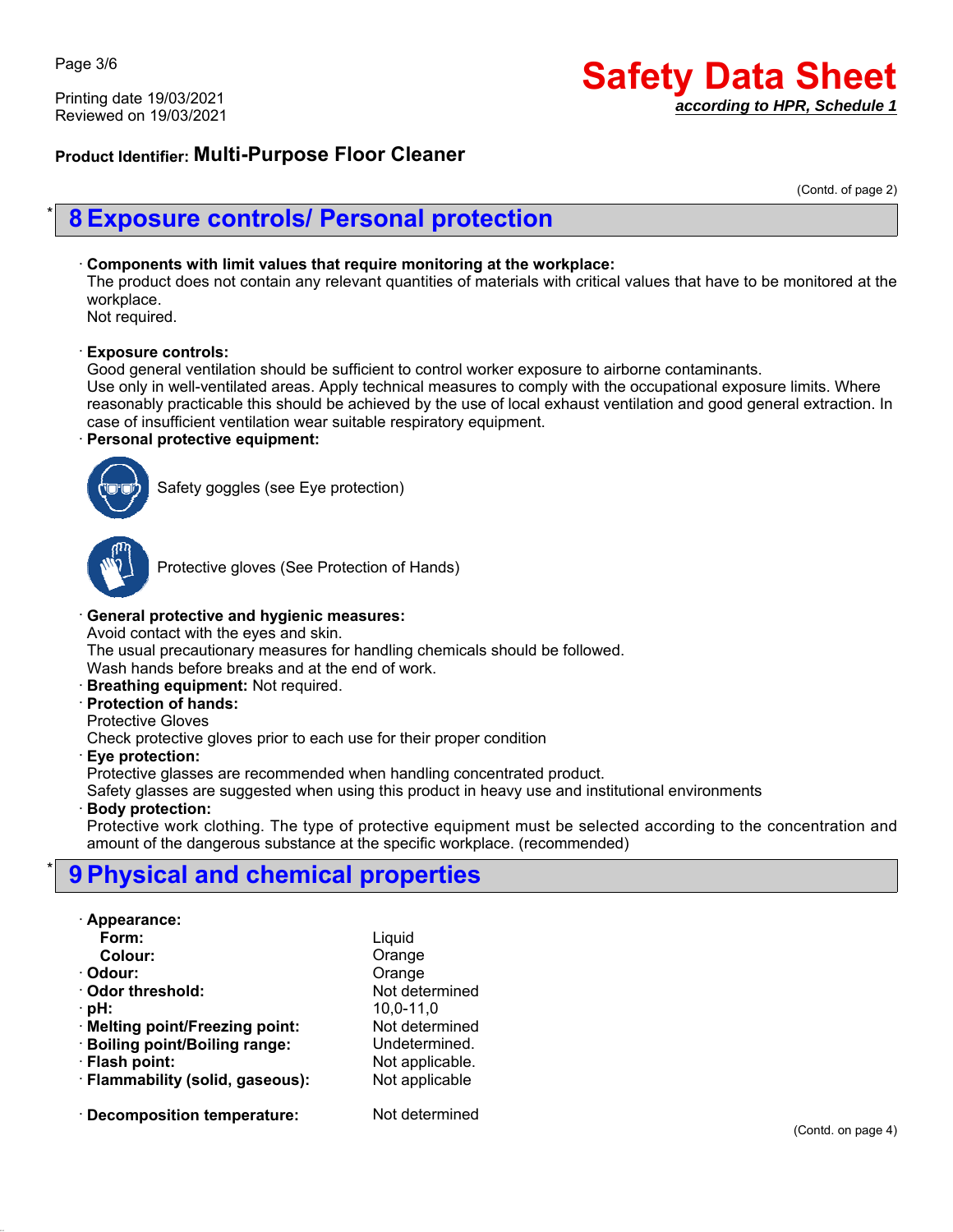Page 4/6

Printing date 19/03/2021 Reviewed on 19/03/2021

# **Safety Data Sheet** *according to HPR, Schedule 1*

## **Product Identifier: Multi-Purpose Floor Cleaner**

(Contd. of page 3)

| · Auto igniting Temperature:       | Product is not selfigniting. |
|------------------------------------|------------------------------|
| <b>Explosion limits:</b>           |                              |
| Lower:                             | Not determined.              |
| Upper:                             | Not determined.              |
| <b>Relative density:</b>           | 1.000-1.010                  |
| Vapour density (air=1):            | <1 (aqueous solution)        |
| <b>Evaporation rate:</b>           | Not determined               |
| · Solubility in / Miscibility with |                              |
| Water:                             | Not miscible                 |

ꞏ **Partition coefficient (n-octanol/water):** Not determined

# **10 Stability and reactivity**

#### ꞏ **Reactivity:**

Not determined.

No further relevant information available.

- ꞏ **Chemical stability:** The product is stable.
- ꞏ **Possibility of hazardous reactions:** Reacts with acids.
- ꞏ **Conditions to avoid:** Avoid freezing and extreme heat conditions.
- ꞏ **Incompatible materials:** No further relevant information available.
- ꞏ **Hazardous decomposition products:**

In case of decomposition: carbon monoxide and carbon dioxide and traces of volatile halogenated compounds.

# **11 Toxicological information**

ꞏ **Information on the likely routes of exposure** Skin and eyes contact

#### ꞏ **Numerical mesures of acute toxicity:**

| <b>Components</b>                                                     | <b>Type</b>                                         | <b>Value (Species)</b>      |
|-----------------------------------------------------------------------|-----------------------------------------------------|-----------------------------|
| <b>Mean of exposure</b>                                               |                                                     |                             |
| <b>ATE (Acute Toxicity Estimate)</b>                                  |                                                     |                             |
| Oral                                                                  | LD50                                                | 30.689-34.160 mg/kg         |
| Dermal                                                                | LD50                                                | >95.066 mg/kg (Rat)         |
| Inhalative                                                            | LC50(4 h)                                           | 150 mg/L                    |
|                                                                       | 68551-12-2 Alcohols C12-C16 ethoxylated             |                             |
| Oral                                                                  | LD50                                                | 2.000-5.000 mg/kg (Rat)     |
| Dermal                                                                | LD50                                                | >2.000 mg/kg (Rat)          |
|                                                                       | Irritation of skin   OECD guideline 404             | (Rat)                       |
|                                                                       | Irritation of eyes OECD, guideline 405   1 (Rabbit) |                             |
| 64366-70-7 2-((1-((2-ethylhexyl)poly-oxy)poly-propan-2-yl)oxy)ethanol |                                                     |                             |
| Oral                                                                  | LD50                                                | 2.000 mg/kg (Rat)           |
| Dermal                                                                | LD <sub>50</sub>                                    | 2.000 mg/kg (Rat)<br>.<br>. |

ꞏ **Symptomes related to the physical, chemical and toxiological characteristics**

ꞏ **If on the skin:** May cause irritation by prolonged contact with skin.

ꞏ **If on the eye:** Irritating effect.

ꞏ **After ingestion:** May cause irritation of the gastrointestinal tract, nausea, vomiting and headache.

ꞏ **Sensitization:** No sensitizing effects known.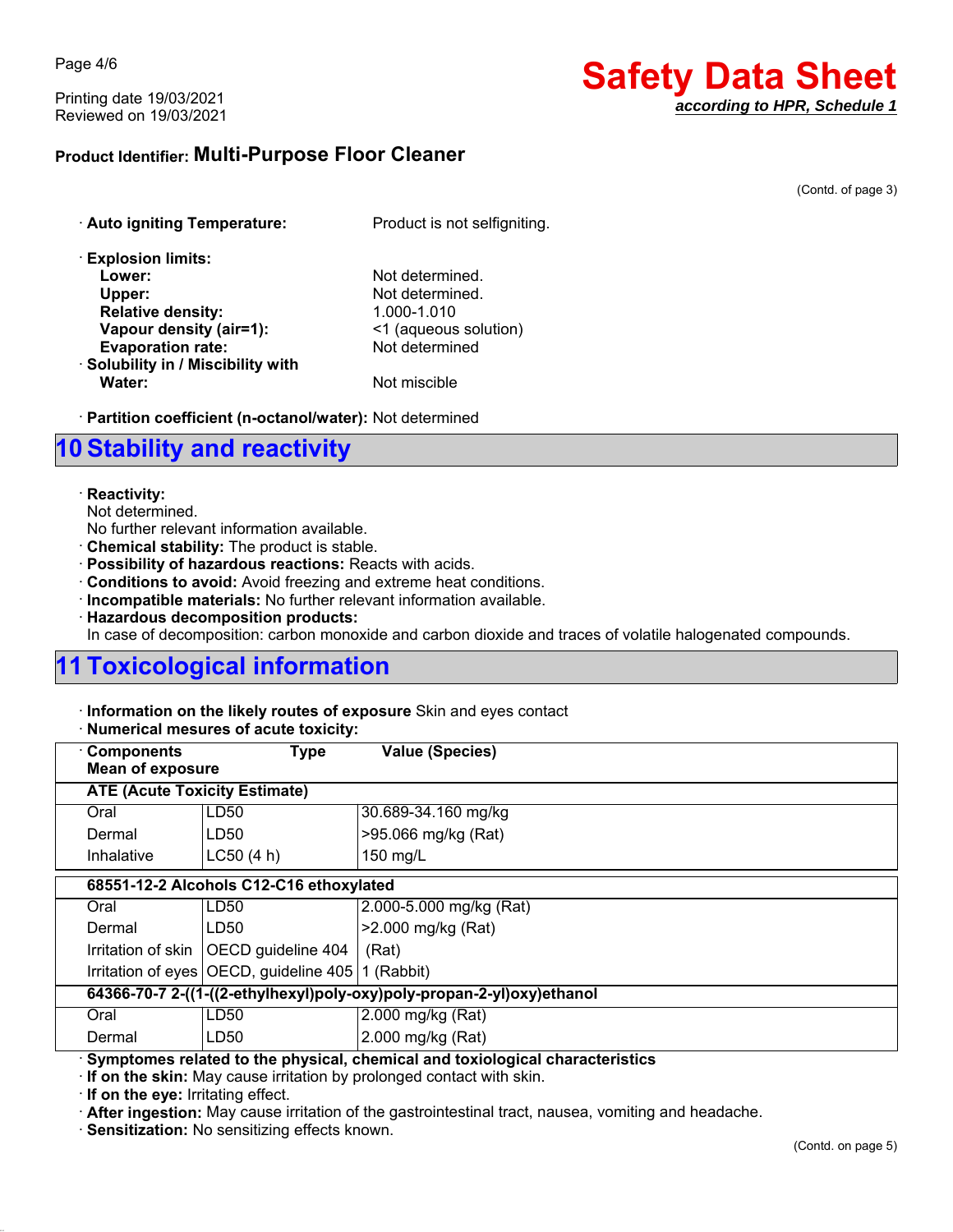Printing date 19/03/2021 Reviewed on 19/03/2021

# **Safety Data Sheet** *according to HPR, Schedule 1*

### **Product Identifier: Multi-Purpose Floor Cleaner**

(Contd. of page 4)

ꞏ **Delayed and immediate effects, and chronic effects from short-term and long-term exposure:** Prolonged or frequent contact can cause eczema and inflammation of the skins as a results of degreasing.

## **12 Ecological information**

- ꞏ **Bioaccumulative potential:** No further relevant information available.
- ꞏ **Mobility in soil:** Not determined
- ꞏ **Ecotoxicity:** No relevant information available.
- ꞏ **Other adverse effects** No further relevant information available.

# **13 Disposal considerations**

#### ꞏ **Waste treatment methods recommendation:**

Avoid dispersal of spilled material and runoff and contact with soil, waterways, drains and sewers.

Small amounts may be diluted with plenty of water and washed away. Dispose of bigger amounts in accordance with local authority requirements.

Dispose in accordance with all applicable federal, state, provincial and local laws and regulations. Contact your local, state, provincial or Federal environmental agency for specific rules.

#### ꞏ **Uncleaned packagings recommendation:**

Do not re-use empty containers.

Dispose of packaging according to regulations on the disposal of packagings.

#### ꞏ **Recommended cleansing agent:**

**Water** 

Refer to Section 7: HANDLING AND STORAGE and Section 8: EXPOSURE CONTROLS/PERSONAL PROTECTION for additional handling information and protection of employees.

## **14 Transport information**

- ꞏ **UN-Number**
- ꞏ **DOT/TDG, IMDG, IATA** Not regulated.
- ꞏ **UN proper shipping name**
- ꞏ **DOT/TDG, IMDG, IATA** Not regulated.
- ꞏ **Transport hazard class(es)**
- ꞏ **DOT, IMDG, IATA**
- **Class** Not regulated.
- ꞏ **Packing group**
- ꞏ **DOT/TDG, IMDG, IATA** Not regulated.

ꞏ **Marine pollutant:** Yes (P)

# **15 Regulatory information**

ꞏ **Safety, health and environmental regulations/legislation specific for the substance or mixture**

| Chemicals known to cause reproductive toxicity for females: |                    |
|-------------------------------------------------------------|--------------------|
| None of the ingredients is listed.                          |                    |
| · Canadian substance listings                               |                    |
| <b>Canadian Domestic Substances List (DSL)</b>              |                    |
| All ingredients are listed.                                 |                    |
| Canadian Ingredient Disclosure list (limit 0.1%)            |                    |
| None of the ingredients is listed.                          |                    |
|                                                             | (Contd. on page 6) |